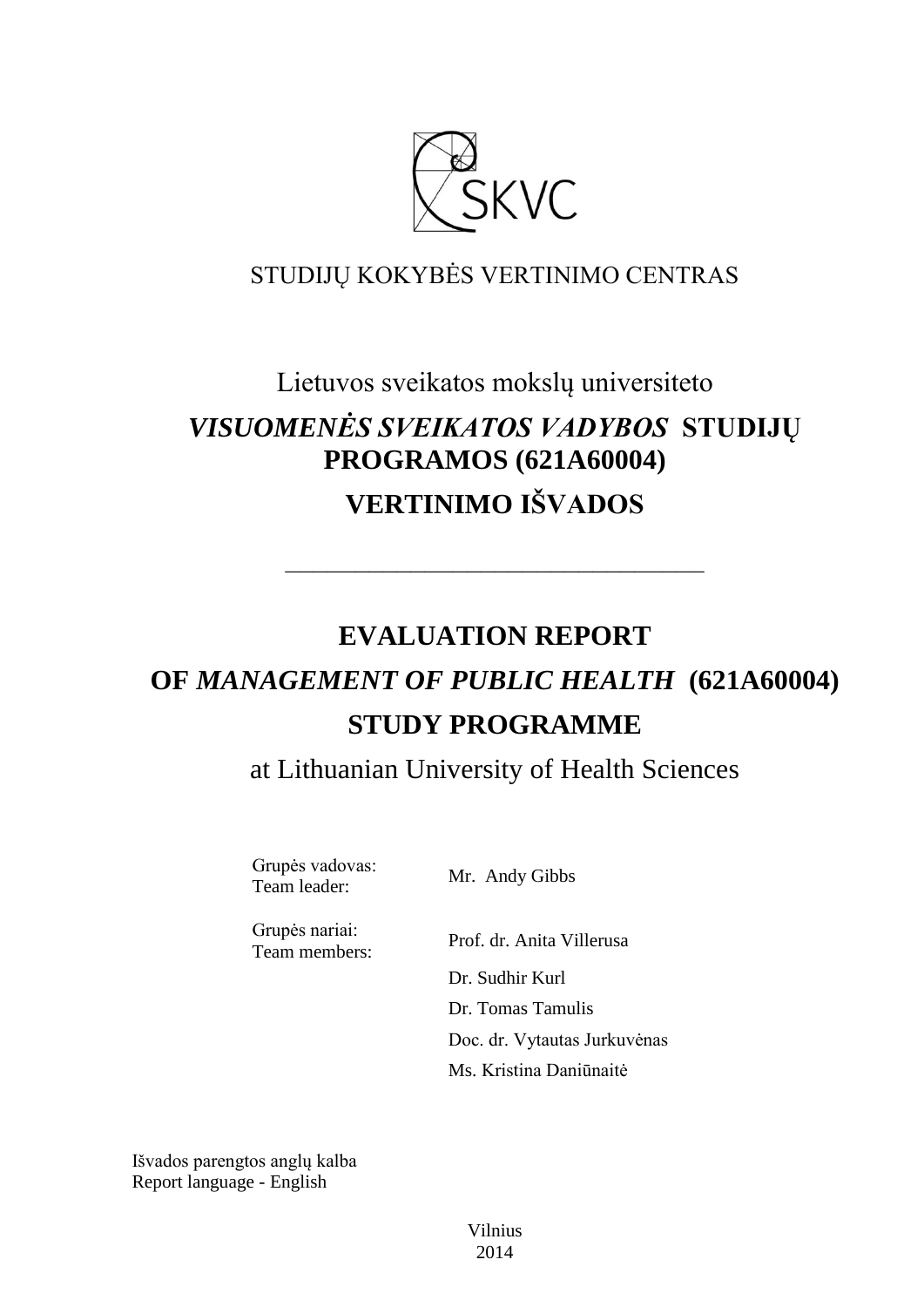# **DUOMENYS APIE ĮVERTINTĄ PROGRAMĄ**

| Studijų programos pavadinimas                           | Visuomenės sveikatos vadyba              |
|---------------------------------------------------------|------------------------------------------|
| Valstybinis kodas                                       | 621A60004                                |
| Studijų sritis                                          | Biomedicinos mokslai                     |
| Studijų kryptis                                         | Visuomenės sveikata                      |
| Studijų programos rūšis                                 | Universitetinės studijos                 |
| Studijų pakopa                                          | Antroji                                  |
| Studijų forma (trukmė metais)                           | Nuolatinė (2 metai), ištęstinė (3 metai) |
| Studijų programos apimtis kreditais                     | 120                                      |
| Suteikiamas laipsnis ir (ar) profesinė<br>kvalifikacija | Visuomenės sveikatos magistras           |
| Studijų programos įregistravimo data                    | 2002 m. birželio 14 d.                   |

# **INFORMATION ON EVALUATED STUDY PROGRAMME**

–––––––––––––––––––––––––––––––

| Title of the study programme                           | <b>Management of Public Health</b>          |
|--------------------------------------------------------|---------------------------------------------|
| State code                                             | 621A60004                                   |
| Study area                                             | <b>Biomedical Sciences</b>                  |
| Study field                                            | <b>Public Health</b>                        |
| Kind of the study programme                            | University studies                          |
| Study cycle                                            | Second                                      |
| Study mode (length in years)                           | Full-time (2 years) and part-time (3 years) |
| Volume of the study programme in credits               | 120                                         |
| Degree and (or) professional qualifications<br>awarded | Master of Public Health                     |
| Date of registration of the study programme            | 14 June 2002                                |

Studijų kokybės vertinimo centras

The Centre for Quality Assessment in Higher Education

©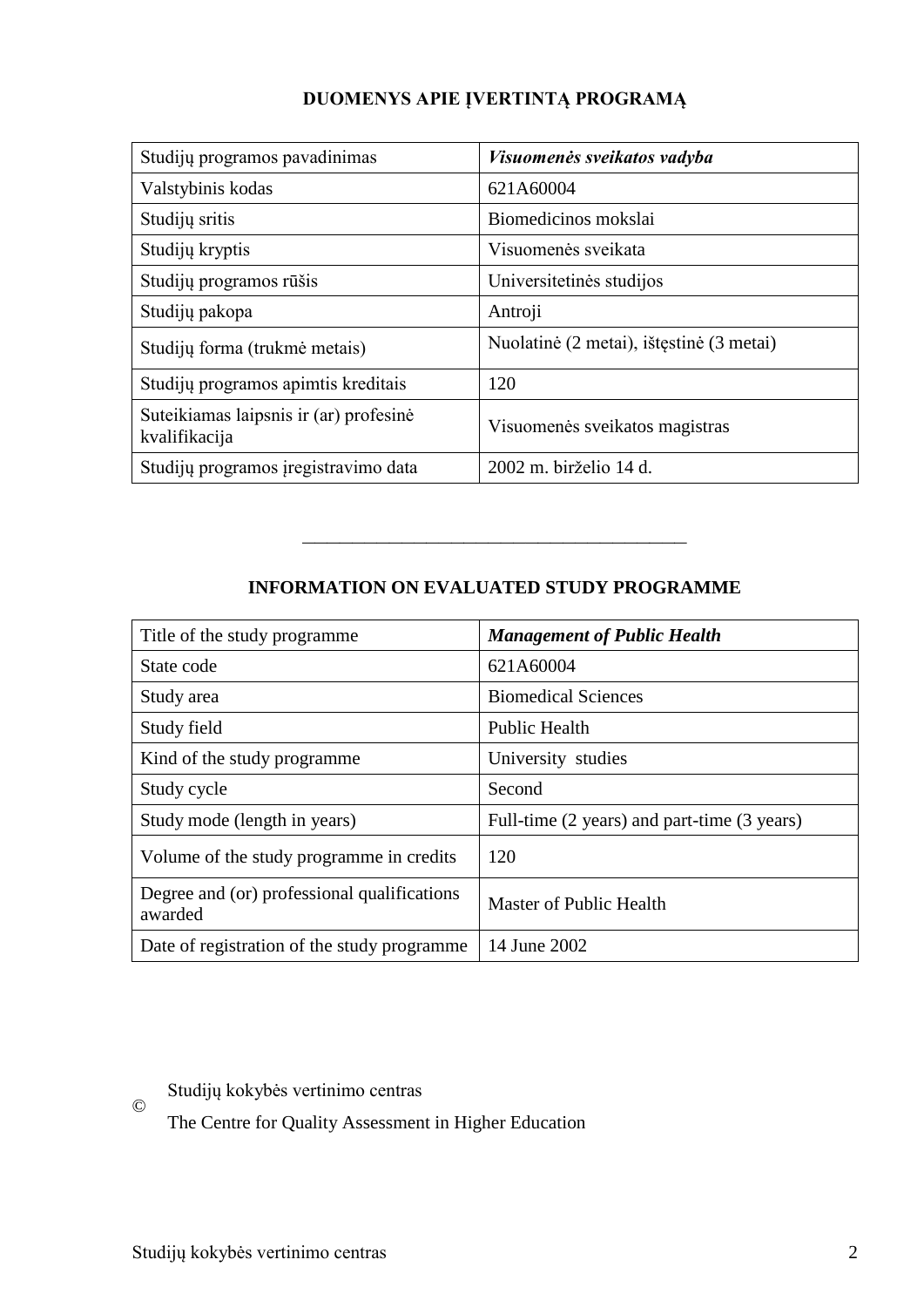# **CONTENTS**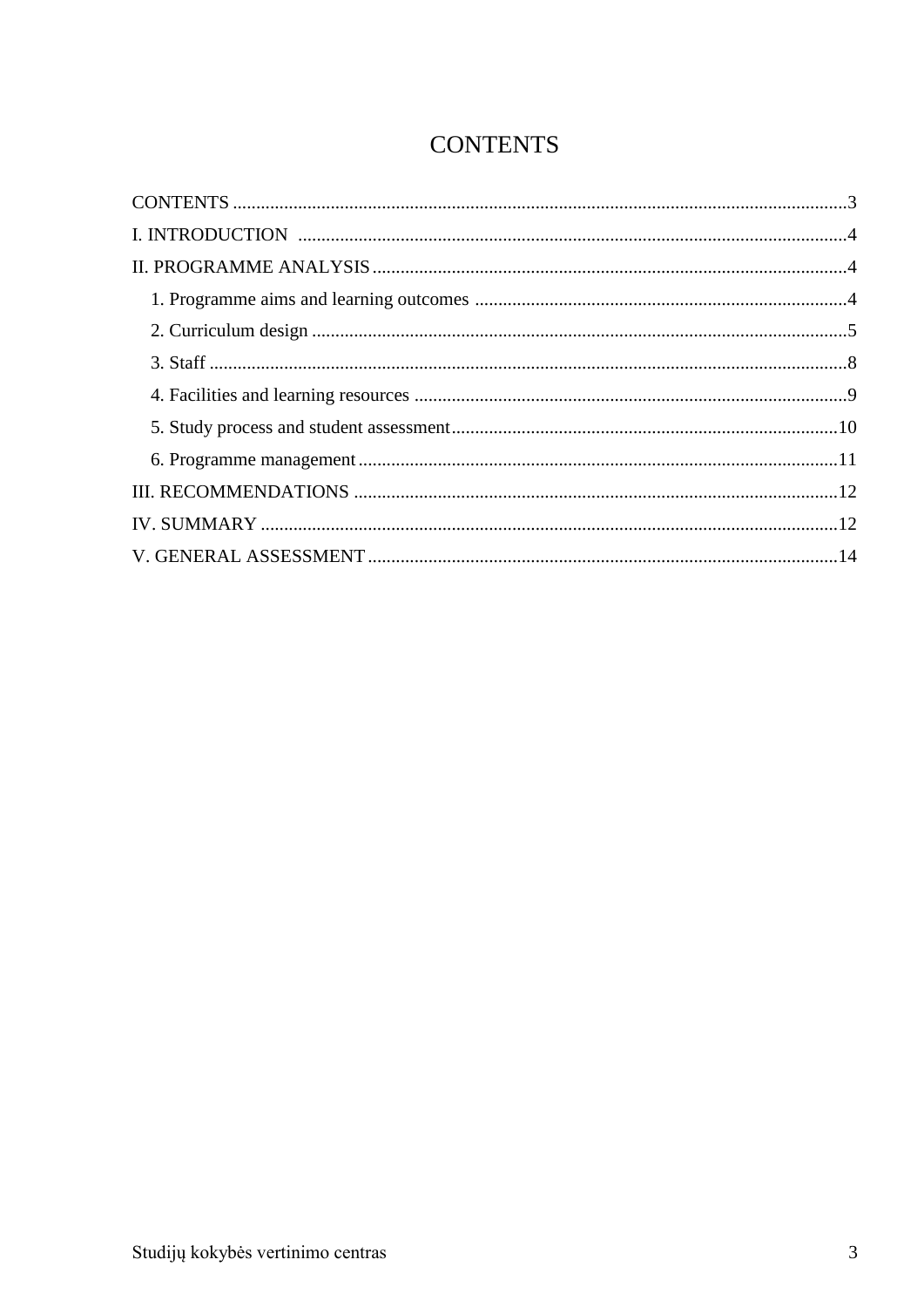#### I. INTRODUCTION

The Lithuanian University of Health Sciences (LUHS) is the only university offering the Master of Management of Public Health (MMPH) study programme in Lithuania. The programme was launched in 1997. It was developed with great international support (International TEMPUS project, with cooperation with the French National School of Public Health, the Nordic School of Public Health (Sweden), Tampere University School of Public Health (Finland), Kaunas University of Technology, Hospital of KUM).

The study programme was assessed by the Centre of Quality Assessment in Higher Education (SKVC) in 2003 and 2007 and peer reviewed by the Association of Schools of Public Health of the European Region (ASPHER) in year 2003. MMPH study programme was given full accreditation by SKVC evaluation team in year 2007. Even though some recommendations were provided however it was concluded that the programme meets the needs of the field and the international standards. Since then the programme has been developed according to recommendations of evaluation teams and the general strategy of LUHS, competencies for public health field worked out by ASPHER and needs of the labour market.

Faculty is seeking for the international accreditation of APHEA in the nearest future. The Agency for Public Health Education Accreditation (APHEA) is an independent body established as an international non-profit association, with the purpose of accrediting Master of Public Health Programmes (or their equivalent). According to the administrative staff such accreditation is essential in order to become open to the world not only to Europe and provides good opportunities for benchmarking.

The present review has been carried out under the guidelines and procedures of SKVC. This assessment report is based on the self-evaluation report (SER) and on a site visit which took place on the  $4<sup>th</sup>$  of March 2014. During the site visit, the team had the opportunity to discuss the programme with faculty administration, self-assessment group, teaching staff, students, graduates and social partners. The review panel also visited the library, classrooms and offices associated with the programme. After the visit, the panel held a meeting in which the information gathered during the evaluation process was discussed and this evaluation report represents the opinion of the whole group.

#### II. PROGRAMME ANALYSIS

#### *1. Programme aims and learning outcomes*

The aims and learning outcomes of the study programme are clear, suitable for the second cycle study programme as well as publicly accessible. They are available on different webpages of LUHS as well as in the national information data base AIKOS.

In the SER the aim of the study programme is clearly described as ,.... capacity building for the health care system through training specialists in public health management practice, research and teaching." The provided learning outcomes declare general skills and competencies that students have to obtain during study process. During discussions with administration and self-assessment team the internationalization was mentioned as one of the most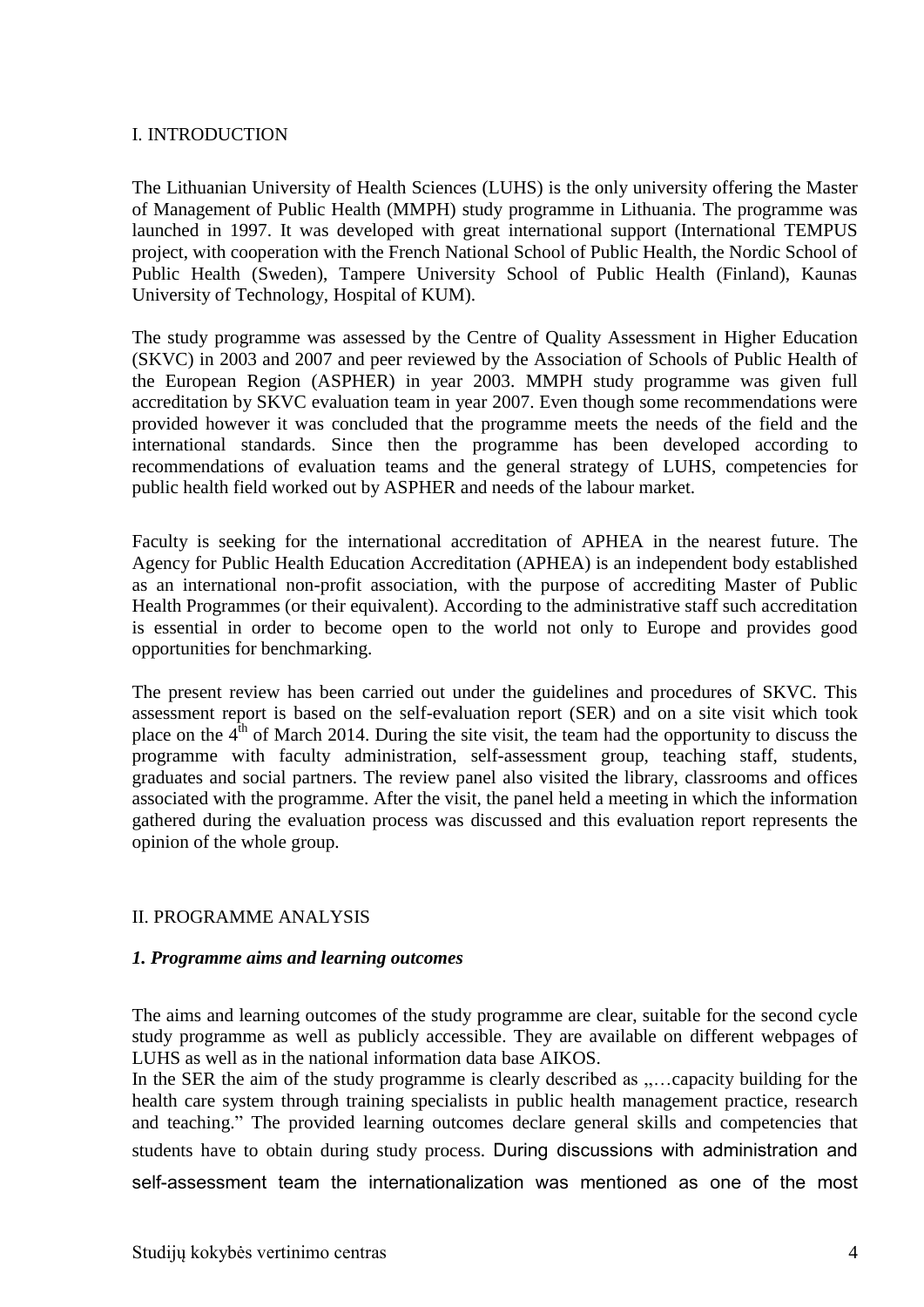important aims for future development of the programme. For this reason, it would be useful to set more detailed programme outcomes including internationally applicable managerial knowledge, skills and competences. It could emphasize uniqueness of the programme better.

The objectives of the MMPH programme meet the requirements for master's studies in the area of public health but special learning outcomes on management issues should be set in certain study subjects such as Management, Leadership in Health Care, Human Resources Management, Management of Changes etc. The union of public health and management of this programme should be also more strongly emphasized in the learning outcomes.

During the meetings with different target groups the title of the programme was also discussed. Presently there are two programs awarded the degree of Master of Public Health at the same faculty: Master program of Management of Public Health and the Master program of Public Health. In order to emphasize managerial part *Health (care) management* or *Health (care) administration* was offered as possibility for change of the title in the future. These terms are better related to the main study area as leadership, management and administration of public health system and health care system.

Students, graduates and social partners are involved in the process of updating the aim and learning outcomes of the study programme. For example, they participate in the regular round table discussions organized by the faculty (the nearest meeting of stake holders was said to take place in May when the internationalization and distance learning issues will be discussed). Close relations with social partners (including teachers' and students' participation in the projects, research, practice etc) creates favourable environment for reciprocal feedback and can be regarded as one of the main strengths of the programme.

Evaluation team was informed about recently performed study on the demand of public health specialists in the labour market in Lithuania (carried out in 2011 by the Institute of Hygiene). Results showed a considerable need for these professionals in different public health institutions, personal health care institutions (health centers, hospitals, and public health bureaus), territorial health insurance funds, administrative bodies of municipalities, governmental institutions, different local and international nongovernmental organizations and agencies and other private and public institutions.

Though the following comments on the strong areas and areas for improvement might be made:

- *Study programme has exceptional features which should be more clearly stressed in the study programme learning outcomes.*
- *Opportunity to acquire both managerial and public health competencies was identified as one of the main strengths of the programme by students, graduates and social partners.*
- *Graduates possessing combined knowledge and skills in management, public health and research are needed in the job market.*

## *2. Curriculum design*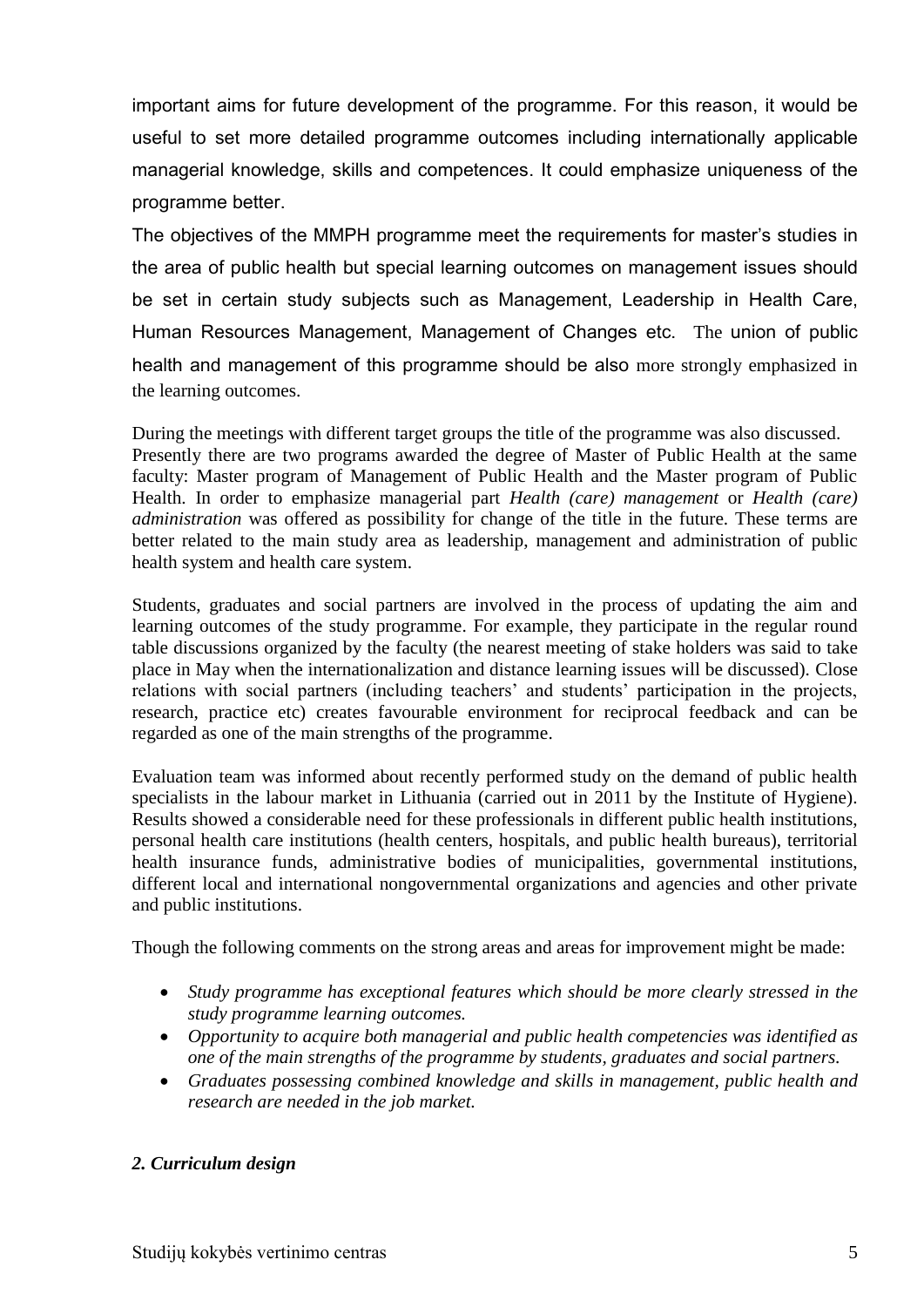The content of the study programme is based on national and international requirements for public health and second cycle study programmes. The curriculum design is in line with legal requirements of the Republic of Lithuania and corresponds to the international criteria as well as the European core competences for public health professionals developed by ASPHER.

Full time master studies takes 2 years (4 semesters), part time  $-3$  years (6 semesters). The scope of the study programme is 120 ECTS. In the programme first three semesters are devoted for studies in public health and management, with a gradual increase in the activities of research work. The last semester is devoted exceptionally for master thesis writing. Not more than 5 study subjects are delivered in every semester. Students are free to choose the elective study subjects; however, number of electives is small. The elective courses are offered at 2th and 3th semester and students are able to choose only from two offers. The option of more elective study subjects is desirable.

The structure and content of study programme provide necessary professional knowledge and skills. The programme has been continually improved. Some new study subjects such as Leadership in Health Care, Patient Safety and Risk Management have been introduced since the last external evaluation. Regular modifications within study subjects regarding content and study methods are also being implemented if the teachers feel there is a need for it.

Significant changes have been also introduced in the practice organization. Since the academic year 2013-2014, tripartite contracts among the student, the University and the hosting practice institution are signed for the whole period of practice. The contract defines the purpose of practice, the expected results, the practice time and duration, the parties" rights, obligations and other conditions and procedures. The practice is performed in the autumn semester in the first study year according to the students" choice. However during discussions with social partners and graduates they emphasized the necessity to have even stronger links between theory and practice.

It is declared that the programme has two aims: a) to prepare good practitioners; b) to prepare graduates for doctoral studies. However it seems that study programme is too much research oriented. In the curriculum there are 49 ECTS dedicated to the research work in total: 3 ECTS in the first semester, 9 ECTS in the second semester, 7 ECTS in the third semester and 30 ECTS in the fourth semester. In the second semester also the research oriented study subject "Applied epidemiology, biostatistics and qualitative research methods" is provided in the volume of 6 ECTS. For ensuring the strong research orientation the master students choose topics for the final theses already in the first semester. The majority of students work in the public health field and the topics of their master thesis depend on their professional orientation. A change of the thesis topics is very rare and the general quality of the thesis is satisfactory.

Although research orientation of the programme is in line with the strategy of the University to train new researchers and teachers, existing practice requires employees with good managerial skills. The students and graduates generally are satisfied with content and length of the study subjects however they expressed a wish for more practical training. This corresponds with expectations of employers as well.Considering what have been already mentioned, the balance between research work and public health management theory and practice should be improved in the programme.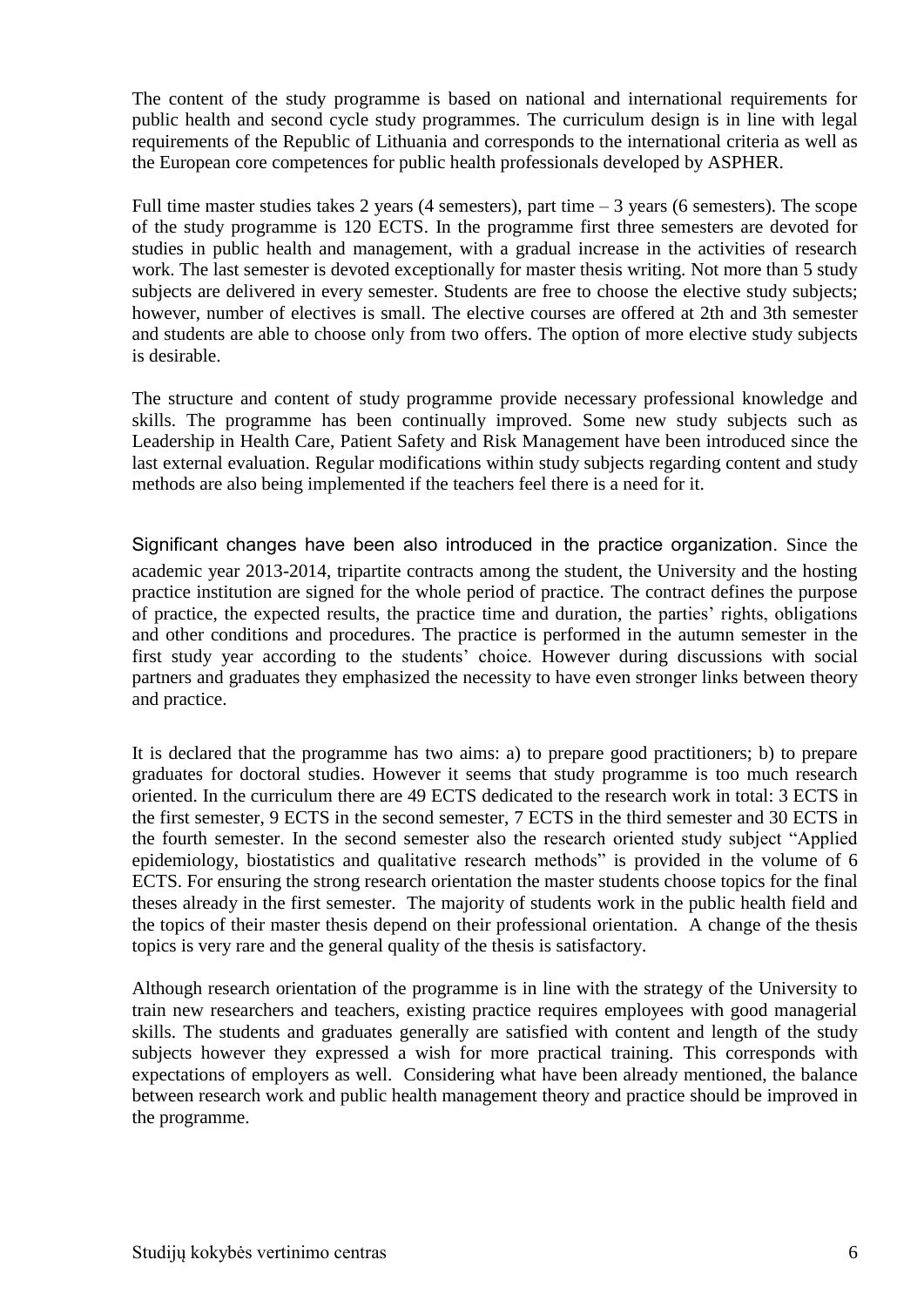However in the MMPH programme all study subjects include some practical assignments. In addition, during the first semester a total of 84 hours in the full-time programme and 48 hours in the part-time programme are provided for practice in health care management. Students may choose a place for the practice; it can be either individual or group practice. The last form of group practice was introduced recently by taking into account the students' proposals. During discussions the students expressed their satisfaction with the increased amount of practice. As the benefit it was found the opportunity to find the job during the practice time.

The review team confirms that scope and content of the programme is sufficient to ensure achievement of learning outcomes. In general, the list and content of the study subjects in the master programme is not repeating the study subjects from the first-cycle Public Health programme, and the programme corresponds with the international standard. Study subjects and covered topics are comprehensive, complement to each other, do not overlap. It was also confirmed by the students. An example of *Leadership* study subject was given claiming that topics covered in bachelor and master studies are different. Furthermore, students claimed that *Public Health* study subject in the first semester of master studies was useful even for those who graduated bachelor programme in Public Health from the same University.

Since the last evaluation the amount of the contact hours has been reduced but it is still high and demands better balance between class work and self-study. For example, the programme team could discuss devoting more time for practice instead. An intranet communication platform which is in place at University could be used for enhancing student independent study. According to the teachers they are ready for changing this situation but not the students who still feel more comfortable working in the class. Students (including those who had experience of distance learning during their Erasmus studies) usually are not in favour of distance education as well and describe it as "cold". However the programme team is going to reduce number of contact hours from the next semester and it is welcomed by the review panel.

Overall, the content and implementation of the study programme ensures its sustainable development and it also reflects the general development of sciences, democratic society and labour market demands. The future vision of the study programme is implemented by taking into account the multiple views of students, employers, professional organizations and also country interests and international development.

Though the following comments on the strong areas and areas for improvement might be made:

- *The curriculum meets both national and international requirements for second cycle and public health study programmes.*
- *The curriculum design is aimed at giving both – management and public health knowledge and skills and research skills; however stakeholders expressed a wish for more practical training. The review panel suggests that having both orientations of the programme is a benefit however a balance should be achieved to ensure they are equally represented in the curriculum.*
- *By introducing modern teaching methods amount of contact hours could be reduced enhancing student independent study. More elective study subjects are desirable.*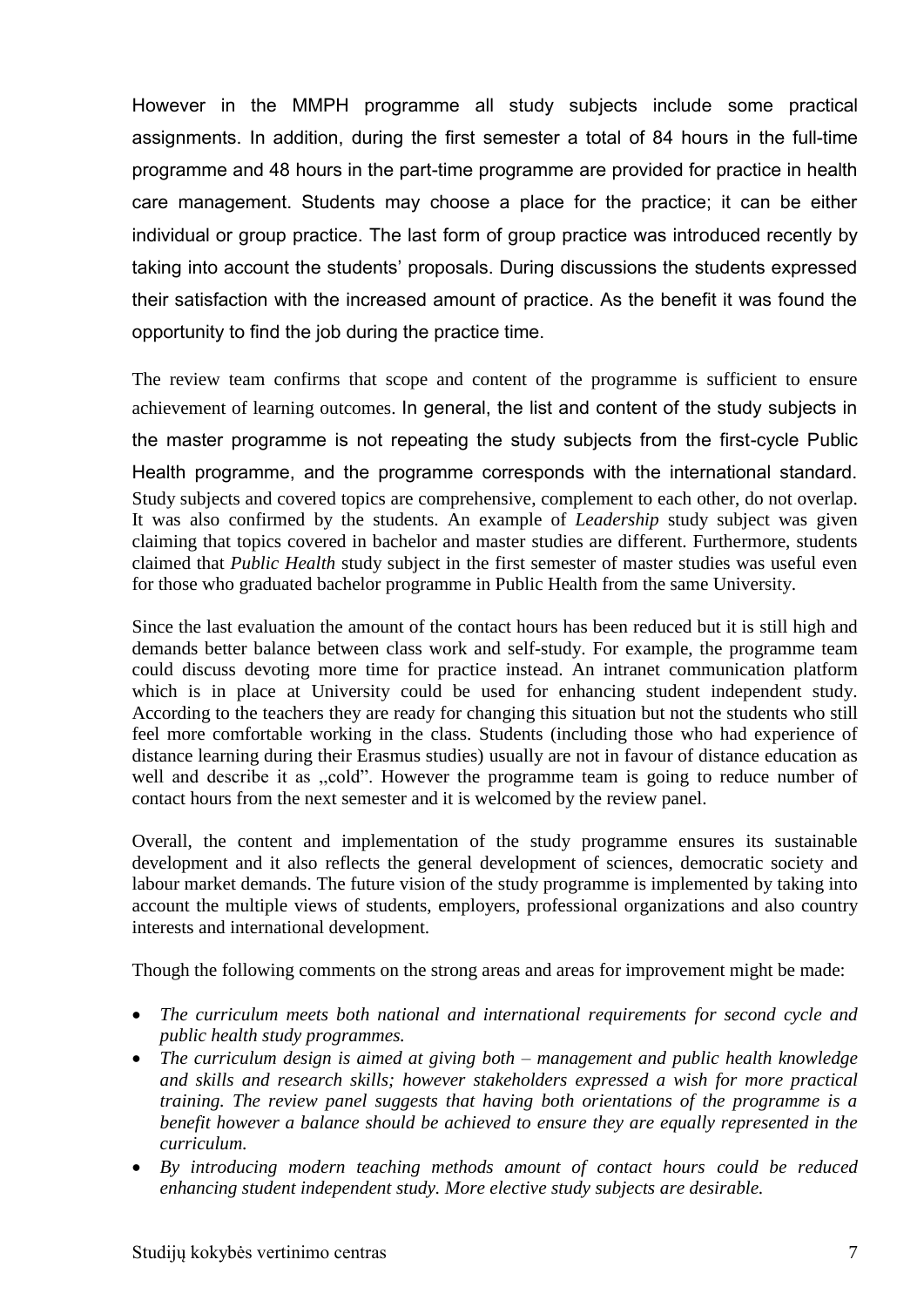## *3. Staff*

The programme is delivered by highly qualified teachers who hold a scientific degree and have adequate teaching and practical experience, who are engaged in scientific research in thematic areas. They are selected on the basis of a competition which enables to choose best candidates. The turnover of the teachers is insignificant and their number is sufficient to achieve the intended learning outcomes. At the beginning the programme involves Academic staff from two different universities – LUHS and Kaunas University of Technology (KTU).

On the site it was explained to the review panel that due to the legal setbacks the exchange of teachers among different universities in Lithuania is rather complicated. Therefore the staff members dealing with managerial study subjects were trained gradually and currently all teachers, who are involved in MMPH program, are employed at LUHS. Some of them have affiliations not only with LUHS, but also with KTU. This cooperation of universities will last by developing *Health informatics* study programme in future.

In total, 26 teachers are involved in the programme, among them 21, 81% have a PhD degree. There are 9 professors (35%), 8 associate professors (31%), 4 lecturers (15%) and 5 assistant professors (19%). Social partners – field experts as part time teachers has been involved in teaching and practical research, that ensure closer ties between theory and practice. Teachers use real life examples in their lectures which makes studies more attractive for students.

Graduates from the programme are also involved in the teaching process as lecturers. According to the programme team there is a tradition in Lithuania that the majority of people working in the field of public health have medical background. Faculty put efforts in order to grow its own teachers and the number of young lecturers with public health background has been growing consistently and it is welcomed by the review panel.

Different forms and methods are used in systematic improvement of the teacher's qualification. Training of trainees is performed at University level and also using international collaboration. A special emphasis has been dedicated for obtaining modern methods of teaching as problemsolving, case studies, e-learning, etc. Teachers regularly participate in different research projects, seminars, and conferences locally and internationally. The academic staff"s key research directions coincide with the study courses they deliver at master study programme. Academic staff also cooperates with various institutions to do common scientific research projects, guides research projects or are invited as experts. Research results are published in the peer-reviewed scientific journals and also in nationally and internationally available publications.

Though the following comments on the strong areas and areas for improvement might be made:

- *Staff of the programme meets legal requirements, it was evident from SER and was stressed by students and social partners.*
- *Teachers are involved in the international research projects, mobility, acting as field experts nationally and internationally.*
- *Teaching skills are improved on regular bases by participation in courses and research conferences.*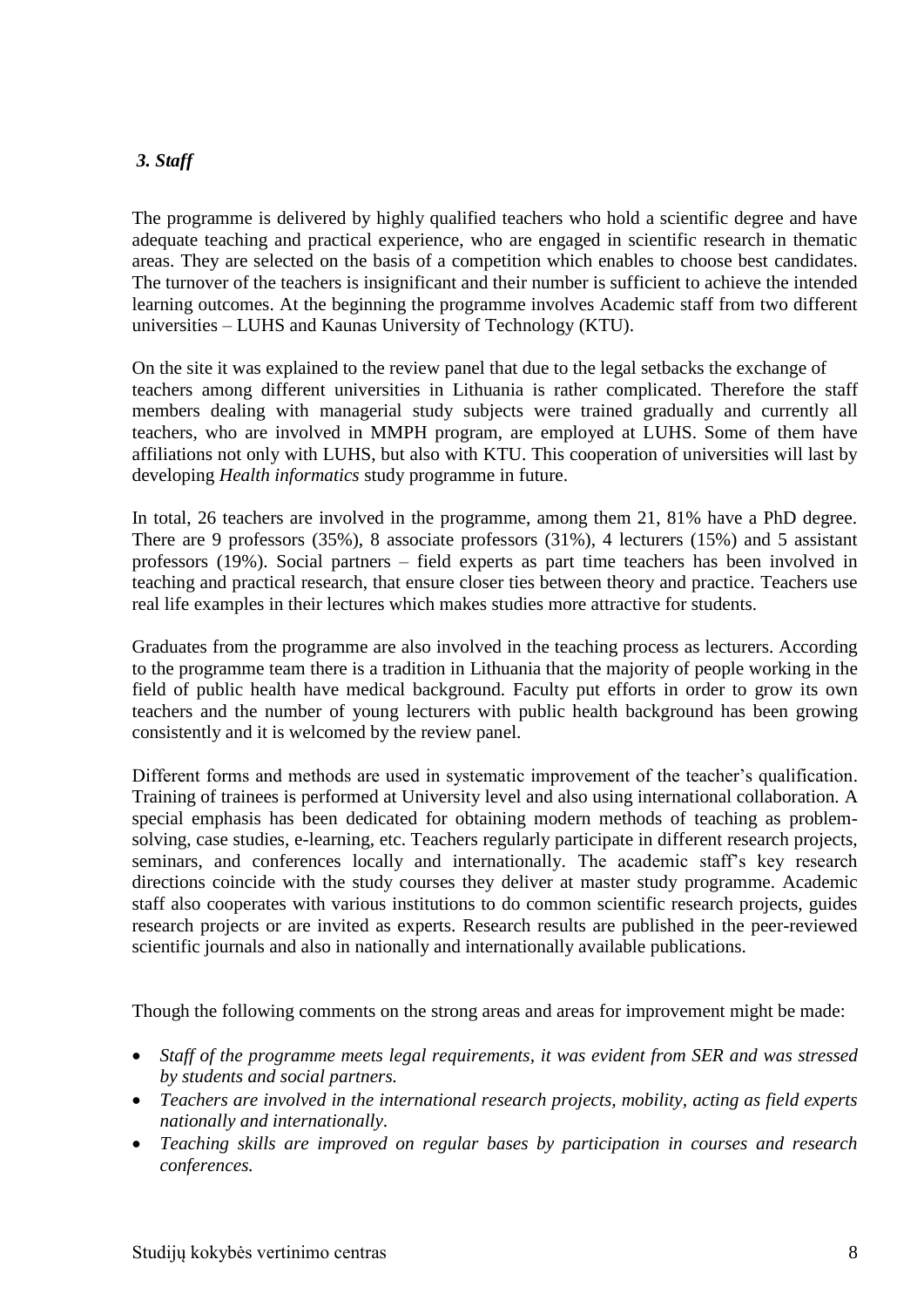*Teachers regularly improve their educational competencies, availability and accessibility of lecture materials have increased considerably. Teachers' training and usage of modern teaching methods, and technologies should be supported in future as well.* 

#### *4. Facilities and learning resources*

Studies in the MMPH programme are organised according to the LUHS regulations and its timetable approved by the LUHS Study Centre. The major study courses take place at the FPH temporary premises at Vydūnas campus, Šiaurės av. There are classroom for different numbers of students. Classrooms are in good condition, equipped with white boards, computers and multimedia projectors and furniture that can be rearranged for work in groups. The students of master's programmes are provided with 3 computer labs or totally 47 workplaces with MS Windows, MS Office, SPSS, Statistica and Epi Info 2000 software. Master's study students are usually studying in smaller classrooms adjusted for team work.

The students of full time master"s studies attend lectures in the afternoon, whereas part-time studies are delivered combined via distance learning and face to face training once or twice per month.

Presently distance learning is more used as a system of distributing learning materials; further development could introduce its use in diminishing contact hours and the development of personal learning skills of students.

The University is planning to build a new modern building for the FPH. The review panel has possibility to see the plan of the building. The new premises are expected to be finished by year 2015.

Students perform practice in public health centres and bureaus, municipalities, primary health care centres, territorial health insurance funds or other health care facilities and institutions.

In 2007 a modern LUHS Library and Information Centre was opened. Their facilities and services ensure attainment of learning outcomes and create a positive learning environment. A wireless network is set up in the Library premises. The majority of publications required for the students of the programme are available at the LUHS Library. The teachers of the FPH constantly renew and prepare new methodological publications and textbooks on various issues of public health. New books according to needs are permanently purchased. The LUHS Library subscribes all Lithuanian medical journals and the main international periodicals and databases. However for some students reading books and other materials in English is rather complicated due to insufficient language knowledge.

The University Intranet system is used for communication between academic staff and students and among teachers. Via Intranet system departments can share information and provide students with lecture materials and facilitate discussions on the topic of interest. Since last accreditation a new information system (LSMUSIS) to store information about students' academic achievements has been launched at the University.

Though the following comments on the strong areas and areas for improvement might be made:

- *The facilities and learning resources meet minimal requirements. However the FPH will move to the newly built premises in the nearest future.*
- *The learning facilities have been improved on regular bases, according to available financial resources.*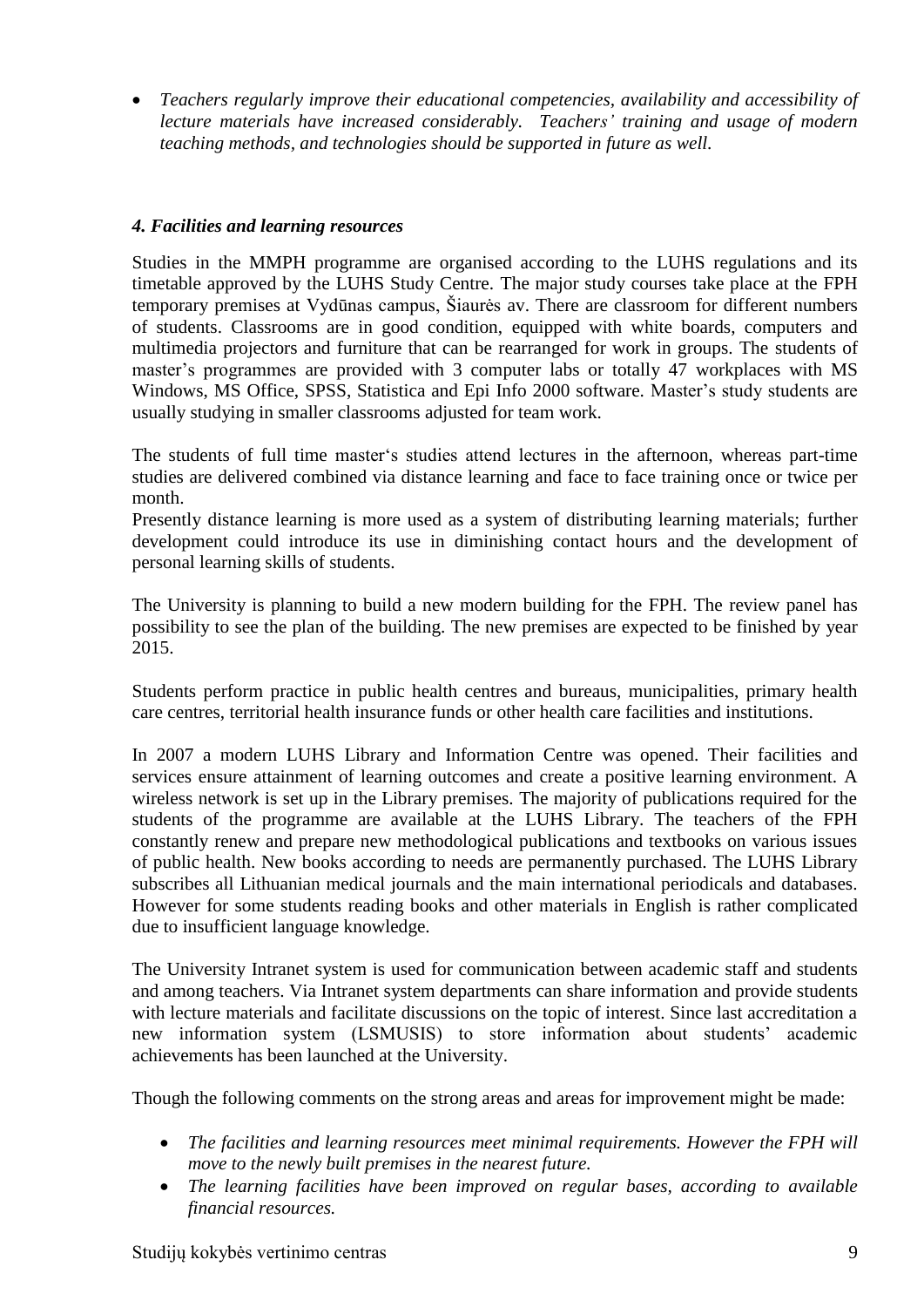- *Distance learning should be considered to be improved in the future especially for part time students and for the expansion of the programme to the international market.*
- *Promotion of student's English language knowledge and skills could improve utilization of the resources that the university offers.*

#### *5. Study process and student assessment*

Students with different backgrounds are enrolled in to this MMPH study programme. According to the program team in the year 2013, out of 20 applicants to the part-time programme, 11 (55%) had biomedical degree and 9 (45%) – other degrees; but in the full-time programme 20 (76.9%) out of 26 applicants had biomedical degree and 6 (23.1%) – other degrees. These who come from other fields must take additional subjects in the first semester which should help them to catch up with their colleagues. On the one hand, having students with different backgrounds in the class can be regarded as an advantage because students analyze the same issues from the different points of view and share their experience. On the other hand, this has raised the issue of harmonizing the preexisting knowledge in some study subjects.

Selection of the candidates is based on a competitive score. The mean competitive score to be admitted to both the full-time and part-time study programmes in period from year 2007 till 2013 were  $\sim$  10.6 (maximum- 15). The number of students enrolled into the part-time programme in recent years decreased due to the larger number of state-funded places in the full-time programme, but still the number of self-paid students in the parttime programme in year 2013 was 20 students. Amount of students' dropout in MPHM programme is comparatively small.

The full-time studies take place every day from 3 p.m. This enables working students to combine work and studies. The part-time studies are organized as intensive one-week sessions, i.e., students come to study this programme for one week (3 times per semester). Since the beginning of current study year attendance of lectures is obligatory. Students are not allowed to miss more than 20% of contact hours of the subject without providing well founded reasons for absence.

Final assessments take place at the end of the study subjects. The cumulative marks are usually used. The last semester is fully dedicated for the writing and defense of the master's thesis. Although students choose topic for their final thesis during the first semester and their choice in many cases depends on the field they are employed in. Relevant academic and social support is offered for students.

In order to stress importance of research in MMPH programme students are urged to take part in research, social and other activities. For this purpose, there are a few organizations at the University, like the Society of Public Health Students, the public health section of the LUHS Students" Scientific Society (SSS). Students are involved in decision making in all levels- from senate up to boards of faculties.

Students have opportunities to participate in mobility programmes. However mobility rates are low probably because of poor English language skills and employment of both full and part time students. In order to improve English communication skills the review team suggests mixing the local and international students at least for separate topic, course or lecture. However, representatives from the faculty informed the team that National law has restrictions regarding the language use – all lectures and compulsory reading materials should be given or translated in Lithuanian. The texts in foreign languages may be only recommended but the lectures delivered in foreign language must be translated, and this causes an additional financial burden to the faculty.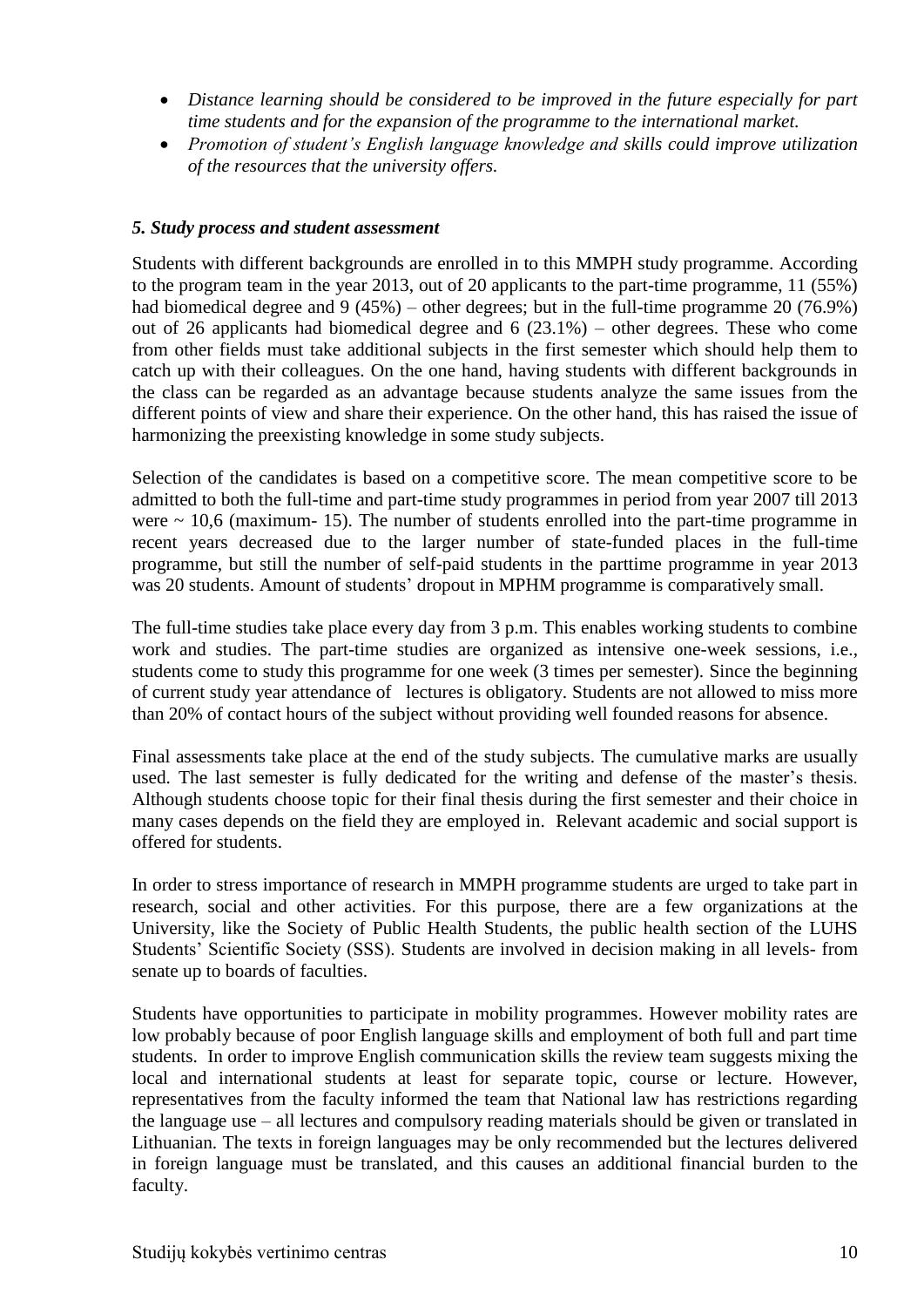Students mentioned such motivational factors for choosing this Public Health Management programme like good reputation both of the programme and University, a high quality of studies, good career prospects etc. After discussions with graduates and employers the review team is sure that professional activities of graduates correspond to the aim and objectives of the programme. Presently following the career of graduates are based on personal contacts however some surveys, regular monitoring and creation of graduates data base could improve overview of potential job market and help to create strong Alumni community.

Though the following comments on the strong areas and areas for improvement might be made:

- *The number of students enrolled in the program is not big but this allows individual approach to education. The number of state financed study places has been increased recently.*
- *The enrollment of students with different background has raised the issue of harmonizing the knowledge when entering the study programme; this should be solved with some additional elective subjects in the first semester.*
- *The study process and student assessment is well organized. The organisation of the study process allows students combine studies and work. Good relationships between teachers and students.*
- *International exchange opportunities are available for both students and teachers; although student participation in the international exchange programmes is low.*
- *Monitoring system of graduates' careers should be improved.*

#### *6. Programme management*

The management of the study programme is shared by 3 different organisational levels: University, faculty and unit/department. The Senate is responsible for approving study programmes, the fund of studies, suggesting structural reforms, setting the regulations of study programmes and the principles for internal quality assurance etc. At Faculty level, programme management decisions are made by the Faculty Council. Studies are administered by the Dean of the Faculty and his administration. Faculty Administration is responsible for the relationship between structural units of the Faculty and outside the Faculty. The Administration plans, organises and controls study process. Students are represented in all levels of management. Students' representatives are authorized to make proposals on different issues and to take personal responsibility for the implementation of such proposals. Social partners also are involved in the management of the programme. Two social partners are members of the Study Programme Committee of the MMPH programme.

Students' opinion about the quality of studies and study programme is assessed at 3 different levels: surveys on assessment of subject, surveys before graduation and graduates' survey. The surveys on study subjects are performed at the end of every semester but it is online based and supervised by the Information Technology Centre at LUHS. Therefore it is too standardized, not always suitable for particular improvement of particular study course. What is more, it is very difficult to convince all students to fulfil the questionnaire. The expert team was informed that Dean"s Office organizes the paper based questionnaire surveys after each course and at the end of the MMPH programme as well.

The processes of programme improvement involve the teachers, students, graduates, and employers. The review panel confirms that the involvement of social partners is very high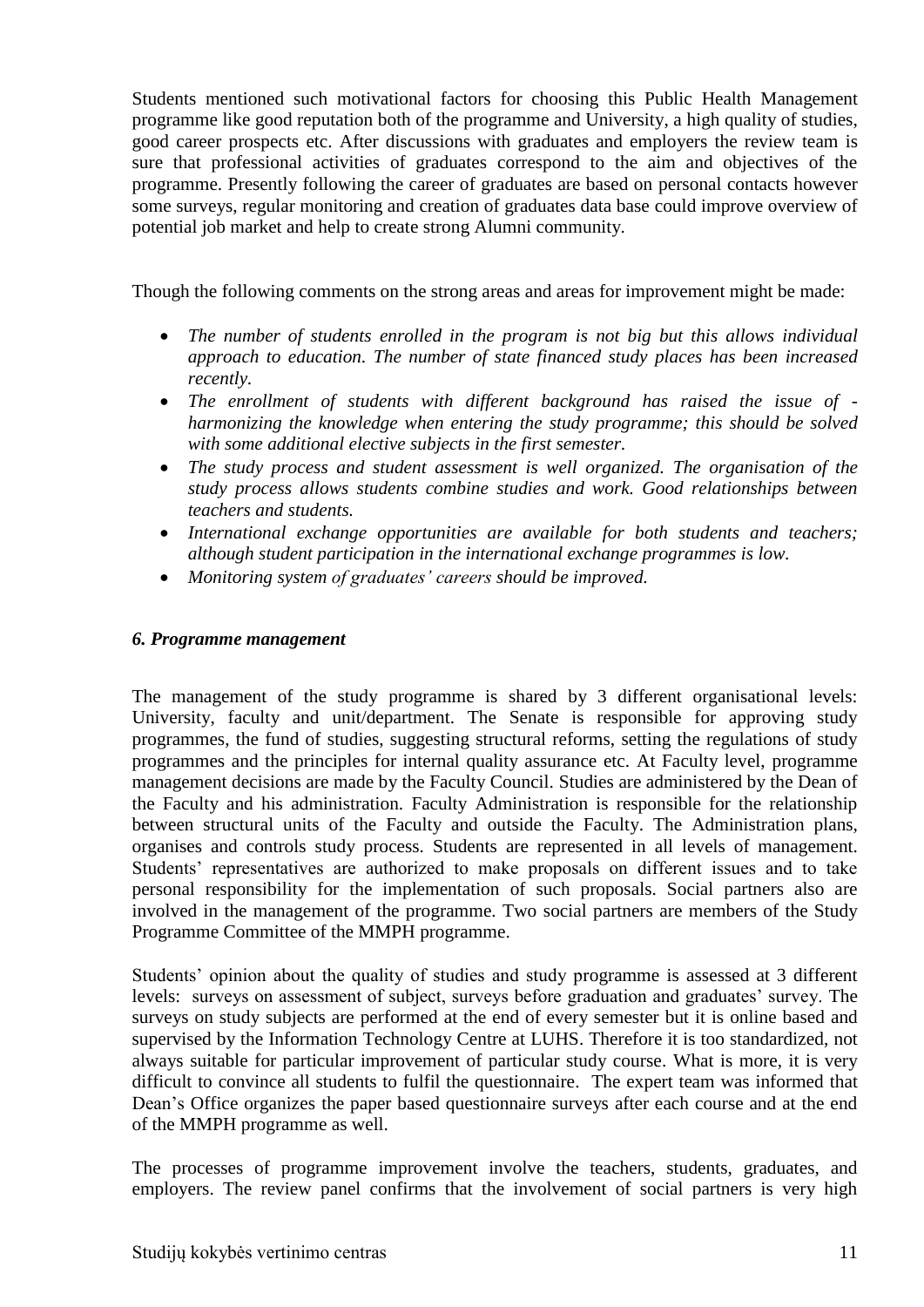however the panel encourages strengthening relations with employers and graduates further because they are essential for the development of the programme.

The following strengths and areas for improvement are defined:

- *Programme management is very well organized, responsibilities are clearly distributed.*
- *Social partners are actively involved in the programme's development, however this collaboration (especially for harmonizing practical and theoretical parts of the programme and organizing practice for students) should be strengthen further.*
- *Mechanisms for gathering feedback from students and graduates should be improved.*

#### III. RECOMMENDATIONS

- 1. Despite that the content of the programme is of good international standard, review panel would like to suggest supplementing learning outcomes of the programme with more detailed description of managerial knowledge, skills and competences students acquire. It would help to emphasize uniqueness of the study programme among other programmes in public health and to keep balance between practice and research.
- 2. Teaching methods should be continuously improved by involving more time for student self-study and problem solving activities. This should include review of distribution of contact hours and balance between theory and practice. Teachers need to be supported in a systematic way to do this.
- 3. Number of credits devoted for research work should be reconsidered and harmonized with the international standards; more elective courses and practical training would equalize the differences in students" background during enrolment in the programme.
- 4. Distance learning should be more developed to meet the needs of learners and promote the recruitment of international students in accordance with future plan for the Faculty of Public Health.
- 5. Mechanisms for gathering feedback from students need to be more systematic and comprehensive than current voluntary method. The improvement of students' English knowledge should be promoted. It would facilitate students" international exchange and better usage of existing resources. In order to improve English communication skills review panel would like to suggest mixing local and international students at least for separate topic, course or lecture.
- 6. Links with employers and graduates should be further developed to gather systematic feedback which could benefit to the development of the programme.

#### IV. SUMMARY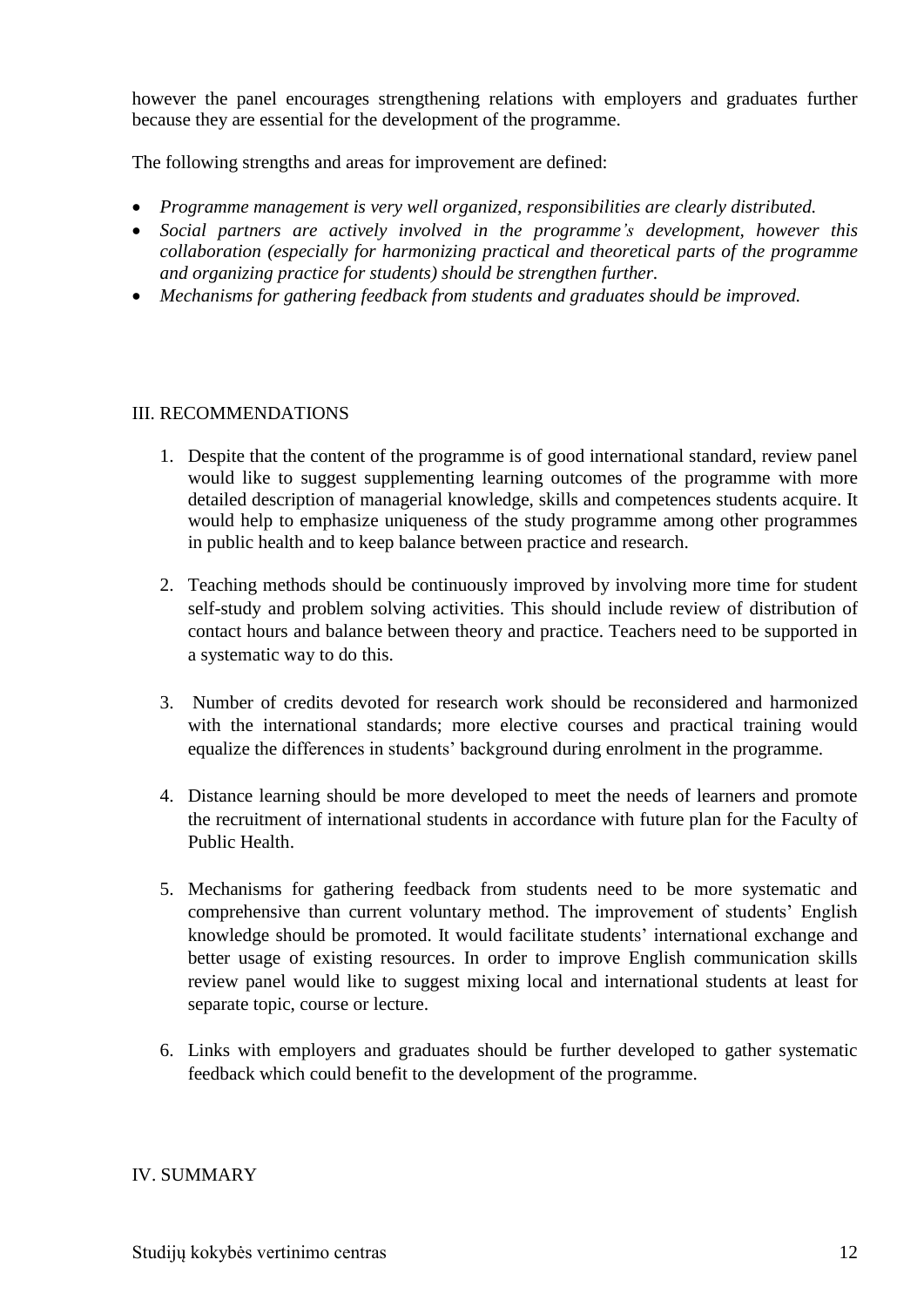The MPHM programme is the only programme of public health management in Lithuania. It was established as inter-university programme in a close cooperation with Kaunas University of Technology. Now there are stable staff members of the study programme and a strong vision of its internationalization. Development of the programme is strongly related with the implementation of the recommendations of ASPHER and of highly qualified teaching staff, many of whom are graduates of the faculty working as teachers now.

Curriculum is designed according to local market needs and national and international regulations. Distant learning approach as a method for training is recognized as a task for future development for faculty members. Faculty has strong research orientation, good cooperation with practice and advisory expertize for the Ministry of Health. From the last evaluation the amount of the contact hours has been reduced but it is still too high and better balance between class work and self-study is needed. The recently carried out research shows, that there is a need for public health managers in the labour market, although studies should be more practice oriented. Thus, it is necessary to reconsider the balance between research work and theory and practice in the future.

The quality assurance system is established in the University including online based questioners for students though feedback system should be improved and students should be encouraged fill in questionnaires more actively. The feedback from the graduates working in public health field has been obtained by organizing common conferences and practice for students however it could be improved by establishing Alumni organization and involving graduates into the development of the programme more.

Generally students and graduates are happy with studies. Teachers give enough information before entering course and during study process, material resources are sufficient. The majority of students and graduates choose studies at this particular programme because of its perceived quality and reputation and belief for better career development. The review team reviewed progress on the recommendations in the previous report and concluded that considerable effort has been directed towards curriculum development.

After analysing the programme according to the criteria for the evaluation provided by SKVC the inference can be made that the programme is of high quality. All deficiencies identified by the review team can be eliminated easily.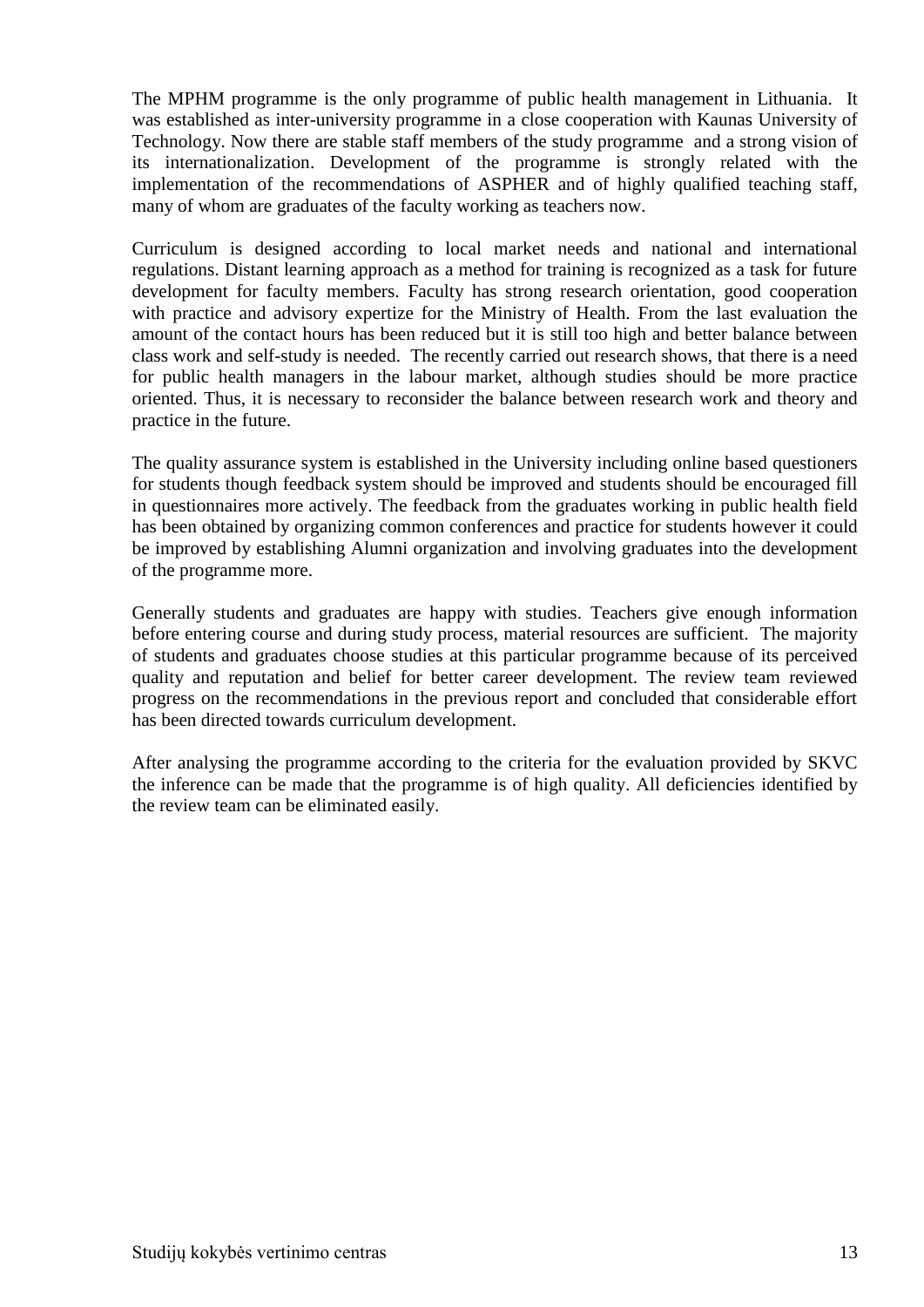### V. GENERAL ASSESSMENT

The study programme *Management of Public Health* (state code – 621A60004) at Lithuanian University of Health Sciences is given **positive** evaluation.

|  | Study programme assessment in points by evaluation areas. |  |  |
|--|-----------------------------------------------------------|--|--|
|  |                                                           |  |  |

| No. | <b>Evaluation Area</b>                                                                                     | <b>Evaluation Area</b><br>in Points* |
|-----|------------------------------------------------------------------------------------------------------------|--------------------------------------|
| 1.  | Programme aims and learning outcomes                                                                       |                                      |
| 2.  | Curriculum design                                                                                          | 3                                    |
| 3.  | <b>Staff</b>                                                                                               |                                      |
| 4.  | Material resources                                                                                         | 3                                    |
| 5.  | Study process and assessment (student admission, study process<br>student support, achievement assessment) |                                      |
| 6.  | Programme management (programme administration, internal quality<br>assurance)                             | 3                                    |
|     | <b>Total:</b>                                                                                              | 10                                   |

 $*1$  (unsatisfactory) - there are essential shortcomings that must be eliminated;

2 (satisfactory) - meets the established minimum requirements, needs improvement;

3 (good) - the field develops systematically, has distinctive features;

4 (very good) - the field is exceptionally good.

Grupės vadovas: Team leader: Mr. Andy Gibbs

Grupės nariai: Team members: Prof. dr. Anita Villerusa

Dr. Sudhir Kurl Dr. Tomas Tamulis Doc. dr. Vytautas Jurkuvėnas Ms. Kristina Daniūnaitė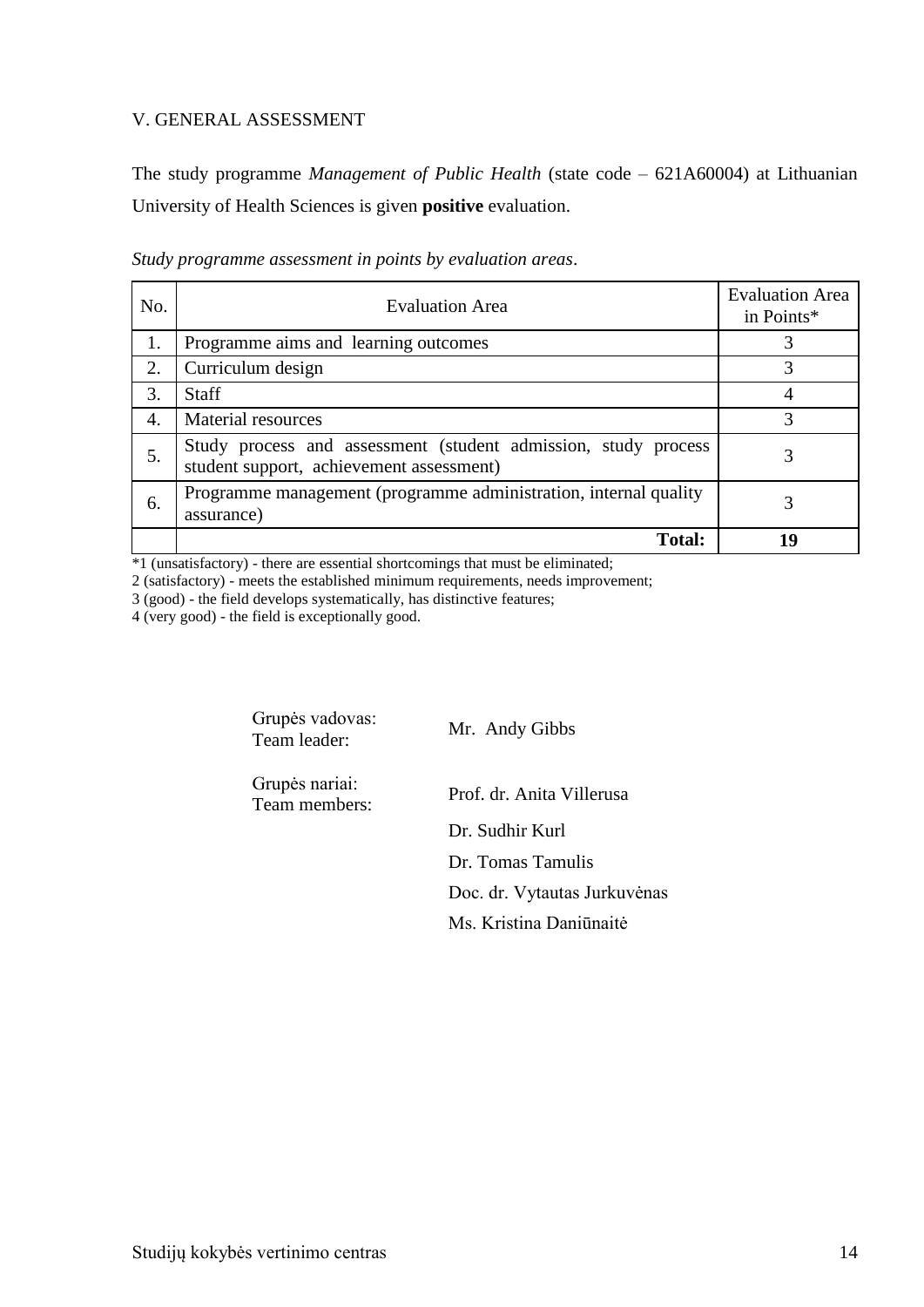#### **LIETUVOS SVEIKATOS MOKSLŲ UNIVERSITETO ANTROSIOS PAKOPOS STUDIJŲ PROGRAMOS** *VISUOMENĖS SVEIKATOS VADYBA* **(VALSTYBINIS KODAS – 621A60004) 2014-05-28 EKSPERTINIO VERTINIMO IŠVADŲ NR. SV4-262 IŠRAŠAS**

<...>

#### **V. APIBENDRINAMASIS ĮVERTINIMAS**

Lietuvos sveikatos mokslų universiteto studijų programa *Visuomenės sveikatos vadyba*  (valstybinis kodas – 621E40001) vertinama **teigiamai**.

| Eil.<br>Nr. | Vertinimo sritis                                 | <b>Srities</b><br>įvertinimas,<br>balais* |
|-------------|--------------------------------------------------|-------------------------------------------|
| 1.          | Programos tikslai ir numatomi studijų rezultatai |                                           |
| 2.          | Programos sandara                                |                                           |
| 3.          | Personalas                                       |                                           |
| 4.          | Materialieji ištekliai                           | 3                                         |
| 5.          | Studijų eiga ir jos vertinimas                   | 3                                         |
| 6.          | Programos vadyba                                 | 3                                         |
|             | Iš viso:                                         | 19                                        |

\* 1 - Nepatenkinamai (yra esminių trūkumų, kuriuos būtina pašalinti)

2 - Patenkinamai (tenkina minimalius reikalavimus, reikia tobulinti)

3 - Gerai (sistemiškai plėtojama sritis, turi savitų bruožų)

4 - Labai gerai (sritis yra išskirtinė)

<...>

#### IV. SANTRAUKA

Visuomenės sveikatos vadybos magistrantūros programa yra vienintelė visuomenės sveikatos vadybos programa Lietuvoje. Ji buvo sukurta kaip tarpuniversitetinė programa glaudžiai bendradarbiaujant su Kauno technologijos universitetu. Šiuo metu suformuotas stabilus studijų programos personalas, turima tvirta jos tarptautinimo vizija. Programos plėtojimas yra glaudžiai susijęs su ASPHER ir labai aukštos kvalifikacijos dėstytojų, kurių daugelis patys yra baigę studijas fakultete ir dabar dirba dėstytojais, rekomendacijų įgyvendinimu.

Programos sandara sudaryta vadovaujantis vietos rinkos poreikiais, nacionaliniais ir tarptautiniais reikalavimais. Pripažįstama, kad nuotolinis mokymas kaip mokymo metodas yra ateityje fakulteto narių laukiantis plėtojimo uždavinys. Fakultetas yra itin orientuotas į mokslinę veiklą, praktiniais klausimais glaudžiai bendradarbiauja ir konsultuojasi su Sveikatos apsaugos ministerija. Po paskutinio vertinimo kontaktinių valandų skaičius sumažintas, bet vis dar yra per didelis, todėl reikia užtikrinti geresnę auditorinio darbo ir savarankiško mokymosi pusiausvyrą. Iš neseniai atlikto tyrimo matyti, kad darbo rinkoje trūksta visuomenės sveikatos apsaugos vadybininkų, nors studijos turėtų būti labiau orientuotos į praktiką. Todėl ateityje reikės pakoreguoti mokslinės veiklos ir teorijos bei praktikos pusiausvyrą.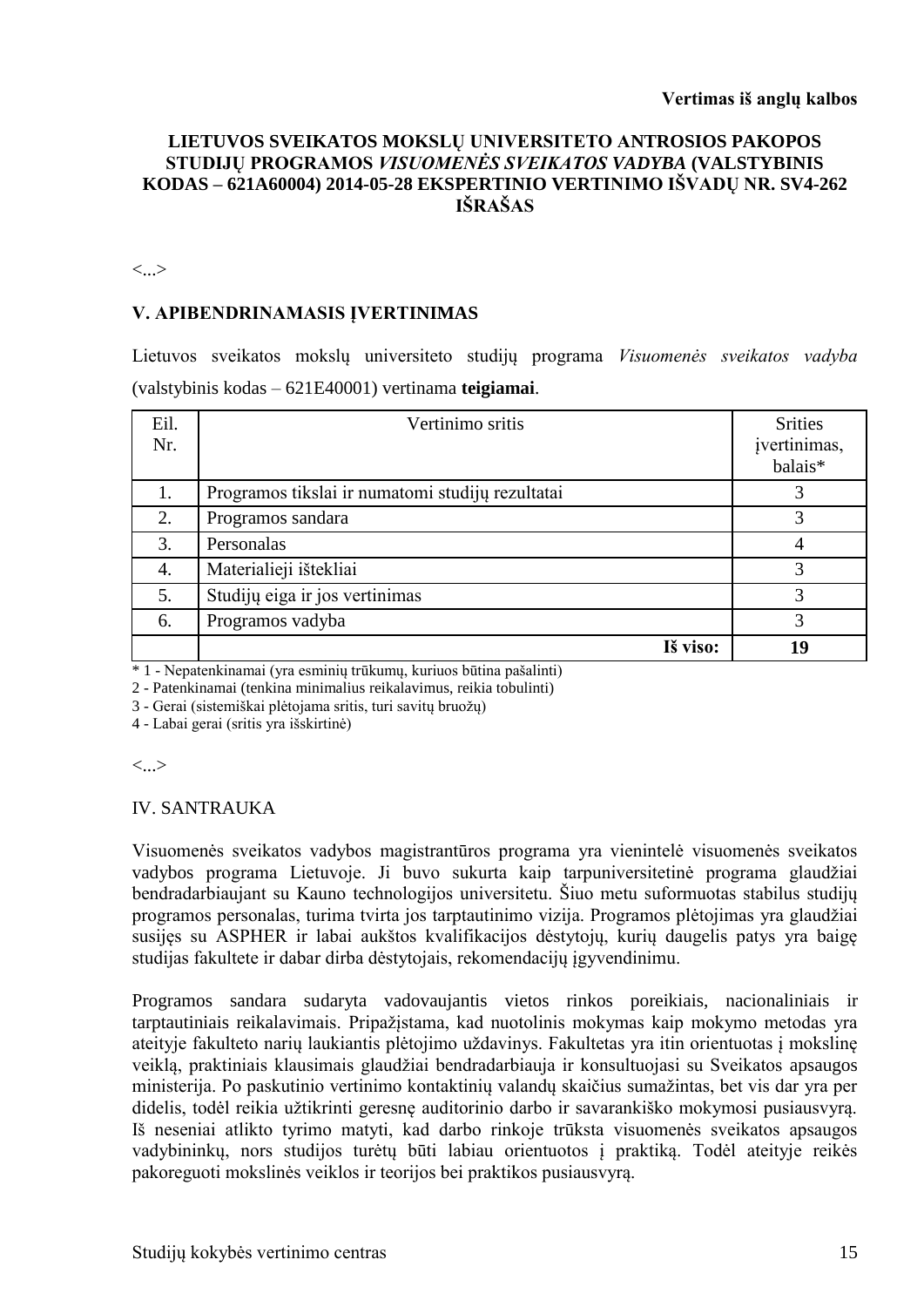Universitete sukurta kokybės užtikrinimo sistema, studentai taip pat pildo klausimynus internete, nors atsiliepimų sistemą reikėtų patobulinti, o studentus raginti aktyviau šiuos klausimynus pildyti. Visuomenės sveikatos srityje dirbančių absolventų atsiliepimai renkami organizuojant bendras konferencijas ir mokomąją praktiką studentams, tačiau šią sistemą būtų galima patobulinti įsteigiant absolventų organizaciją ir juos aktyviau įtraukiant į programos plėtojimo veiklą.

Apskritai studentai ir absolventai yra patenkinti studijomis. Dėstytojai kursų pradžioje ir studijų metu suteikia pakankamai informacijos, materialinių išteklių užtenka. Dauguma studentų ir absolventų pasirenka šios konkrečios programos studijas dėl kokybės ir gero vardo, kuriais ji garsėja, ir lūkesčių dėl geresnių karjeros galimybių. Ekspertų grupė išanalizavo, kaip vykdomos ankstesnėje ataskaitoje pateiktos rekomendacijos, ir padarė išvadą, kad plėtojant programos struktūrą įdėta nemažai pastangų.

Išanalizavus programą pagal SKVC vertinimo kriterijus galima daryti išvadą, kad programa yra aukštos kokybės. Visus ekspertų grupės pažymėtus trūkumus galima lengvai pašalinti.

 $\lt$ ...

### III. REKOMENDACIJOS

- 1. Nors programos turinys atitinka tarptautinius geros programos kriterijus, ekspertų grupė norėtų pasiūlyti programos studijų rezultatus papildyti išsamesniu studentų įgytų vadybos žinių, įgūdžių ir kompetencijos aprašu. Jis padėtų pabrėžti studijų programos unikalumą, palyginti su kitomis visuomenės sveikatos programomis ir išlaikyti praktikos ir mokslinės veiklos pusiausvyrą.
- 2. Mokymo metodus reikėtų nuolat tobulinti, numatant daugiau laiko studentų savarankiškam mokymuisi, problemoms spręsti. Tuo tikslu reikėtų pakoreguoti kontaktinių valandų paskirstymą bei teorijos ir praktikos pusiausvyrą. Dėstytojams reikia sistemiškai padėti to siekti.
- 3. Reikėtų persvarstyti už mokslinę veiklą skiriamų kreditų skaičių, suderinti jį su tarptautiniais standartais; didesnis pasirenkamųjų dalykų skaičius ir daugiau praktinio mokymo galimybių išlygintų į programą stojančių studentų turimo išsilavinimo skirtumus.
- 4. Reikėtų labiau išplėtoti nuotolinį mokymą, kad būtų tenkinami besimokančiųjų poreikiai, skatinti, kad būtų pritraukiami tarptautiniai studentai remiantis Visuomenės sveikatos fakulteto ateities planu.
- 5. Studentų atsiliepimų rinkimo mechanizmai turi būti sistemiškesni, visapusiškesni negu dabartinis savanoriškas metodas. Reikėtų skatinti studentus stiprinti anglų kalbos žinias. Taip būtų palengvinti tarptautiniai studentų mainai, būtų geriau išnaudojami turimi ištekliai. Siekdama, kad būtų tobulinami bendravimo anglų kalba įgūdžiai, ekspertų grupė norėtų pasiūlyti bent kai kurių temų per kai kuriuos kursus arba paskaitas vietos ir užsienio studentus mokyti mišriomis grupėmis.
- 6. Reikėtų dar labiau stiprinti darbdavių ir absolventų ryšius, kad būtų galima sistemiškai rinkti atsiliepimus, – jie būtų naudingi plėtojant programą.